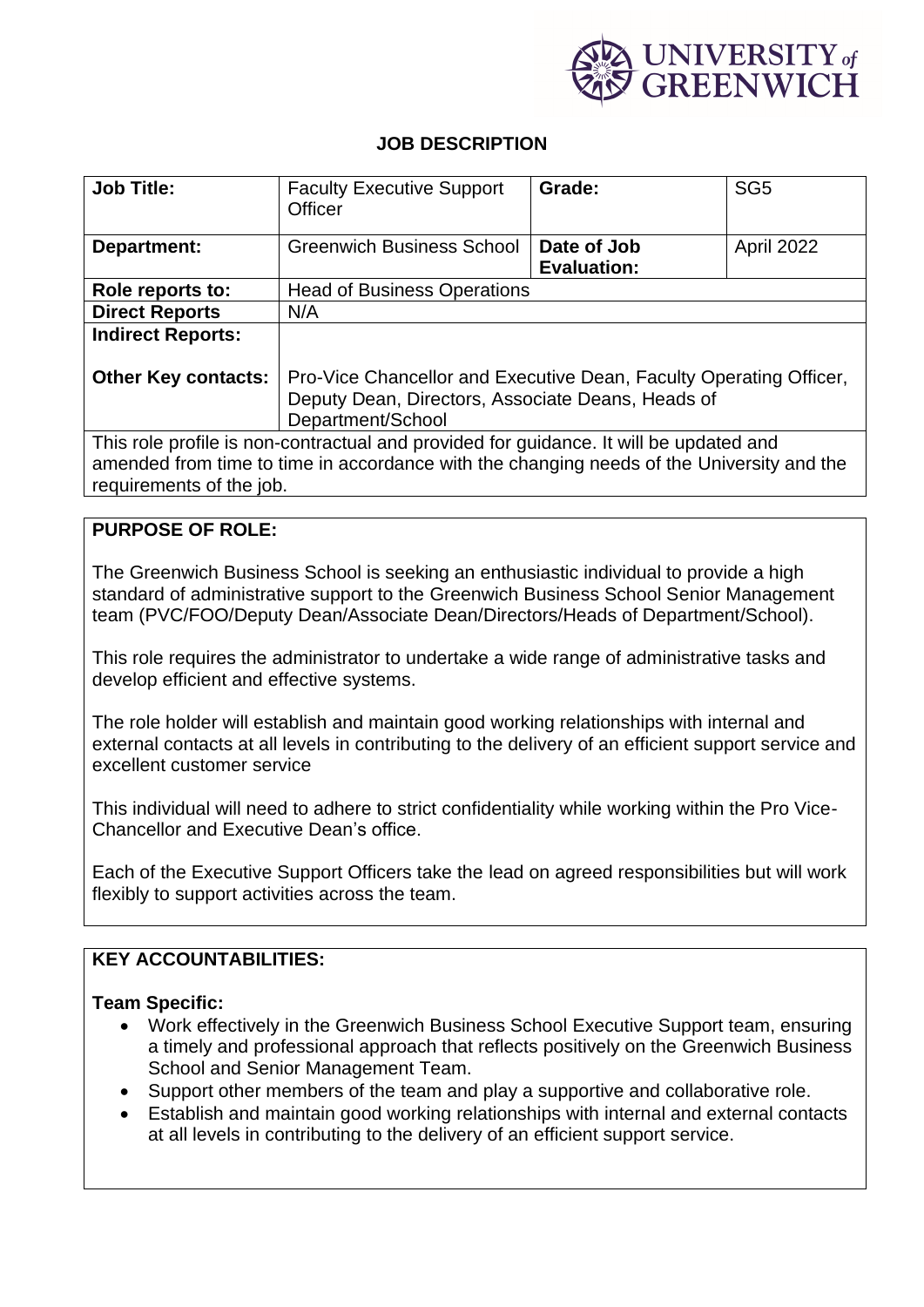

#### **Generic**

- Provide a comprehensive, confidential administrative support and professional secretariat service in line with required Greenwich Business School standards and protocols.
- To provide day to day administrative support for the Greenwich Business School Senior Management team.
- Maintain diary commitments, making any necessary travel and associated arrangements liaising with the Greenwich Business School Senior Management team on support required.
- Deal appropriately with all matters, prioritise or forward as necessary and draft responses when requested.
- Prepare correspondence, reports, documentation and materials ensuring a high level of accuracy.
- Organise and service committees, meetings and groups, ensuring that actions are followed up, completed, reported back and correctly noted including the Collective Administrative Team Meetings.
- Support small-scale projects as directed, researching and collating the information required.
- Ensure that sensitive and confidential issues are handled in an appropriate manner.
- Work with the Executive Officer in the planning of the Recruitment & Selection twoday interview process. Liaise with relevant Heads of Department on staff involvement in the interviews.
- Liaise with Human Resources on interview times, panel packs etc. Book Rooms for presentations. Prepare interview papers for the Formal Interview Panel. Act on the day to ensure candidates reach their interviews and in tray exercises on time. Book and manage two Tour Ambassadors to help in escorting candidates to their interview.
- Liaise with internal and external stakeholders at all levels as required within the remit of the role.
- Provide an excellent customer service to callers to the Pro Vice Chancellor/Executive Support Office.
- Hourly Paid Part-Time Lecturer (HPPL) Management e.g. liaison with Heads of Department for timetabling and contractual hours, prepare HPPL contracts, liaise with HPPLs to sign contract and photocopying original eligibility to work documentation.
- Prepare/maintain a spreadsheet of overall HPPL hours for each Department and liaise with the Faculty Operating Officer for budgeting purposes. On a weekly basis send spreadsheet to HR.
- Information gathering and updating of all induction material for new HPPLs. Coordination of Induction Day for Visiting Lecturers in line with the Admin Week Scheduled (liaising with the Director of Student Experience).
- Maintain current and accurate Greenwich Business School records and logs in accordance with information management protocols including Greenwich Business School staff sickness and leave.
- Maintain a record of academic staff appraisals and probationary periods. Organising the process of annual appraisals and scheduling individual meetings.
- Assisting academic staff with conference attendance through SharePoint e.g. registration, booking travel/hotel arrangements, liaise with conference coordinators, letters for visas in support of application to travel.
- Organise Departmental Away days.
- Liaise with key stakeholders for organisation of 'Admin Week' schedule to arrange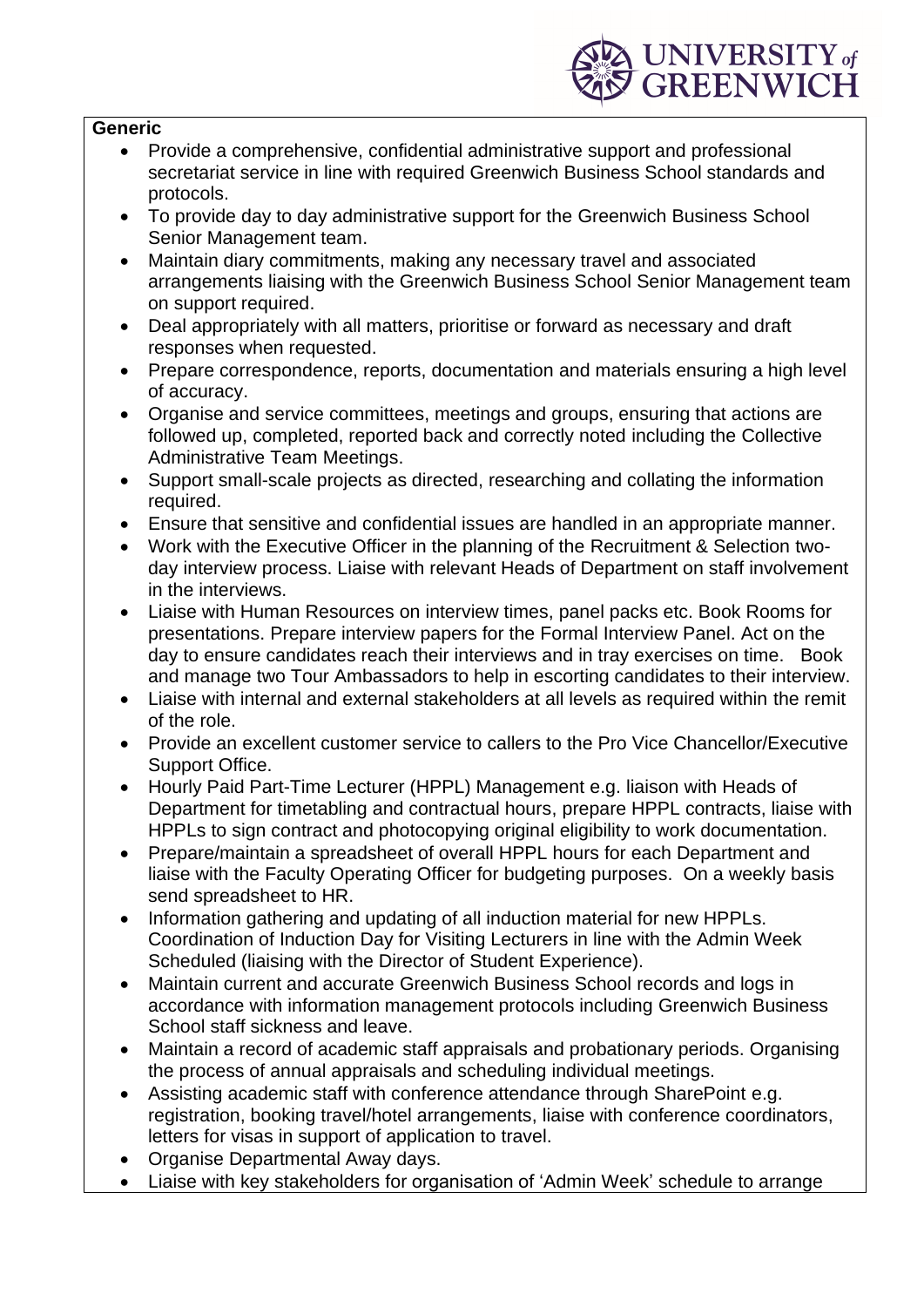

rooming and refreshments.

- Maintain the directory.
- Support and organise attendance at Graduation Ceremonies e.g. robing details, attendance.
- To act as local DSE assessor and Fire Warden, ensuring DSE assessments are up to date and to provide support as required.
- Assist with the set up of office space and moves for staff in the Greenwich Business School including liaison with Estates and Facility, IT and notifying payroll and staff site relocations.
- General office duties i.e. filing, photocopying, stationery ordering, mail distribution in the absence of the Resources and Sustainability Officer.

# **Managing Self**

- Self-motivated with the ability to work under pressure during peak periods.
- Team-focused, providing support to colleagues and activities as required
- Develop and maintain positive relationships with a range of stakeholders.
- Responsible for maintaining own continuous development and ability to develop others.
- Respond to queries in a timely manner.
- Maintain confidentiality at all times.

### **Core Requirements:**

- Adhere to and promote the University's policies on Equality and Diversity and Information Security;
- Ensure compliance with Health & Safety and Data Protection Legislation;
- Support and promote the University's Sustainability policies, including the Carbon Management Plan, and carry out duties in a resource efficient way, recognising the shared responsibility of minimising the university's negative environmental impacts wherever possible.
- •

# **Additional Requirements:**

- Any other duties as may be reasonably requested by your line manager.
- At certain times of the year will be required to work outside normal working hours to support the team and Greenwich Business School activities.

# **KEY PERFORMANCE INDICATORS:**

- Effective Administrative support, ensuring a positive staff and student experience
- Timely production and delivery of work, meeting deadlines as required.
- Building effective relationships with key stakeholders.
- Contribution to the team ethos and effectiveness
- Enquiries responded to in a timely manner

# **KEY RELATIONSHIPS (Internal & External):**

- Senior Management Team, Greenwich Business School colleagues, including other administrative and support staff, academics and researchers
- Senior Staff across the University
- External collaborators, consultants
- Students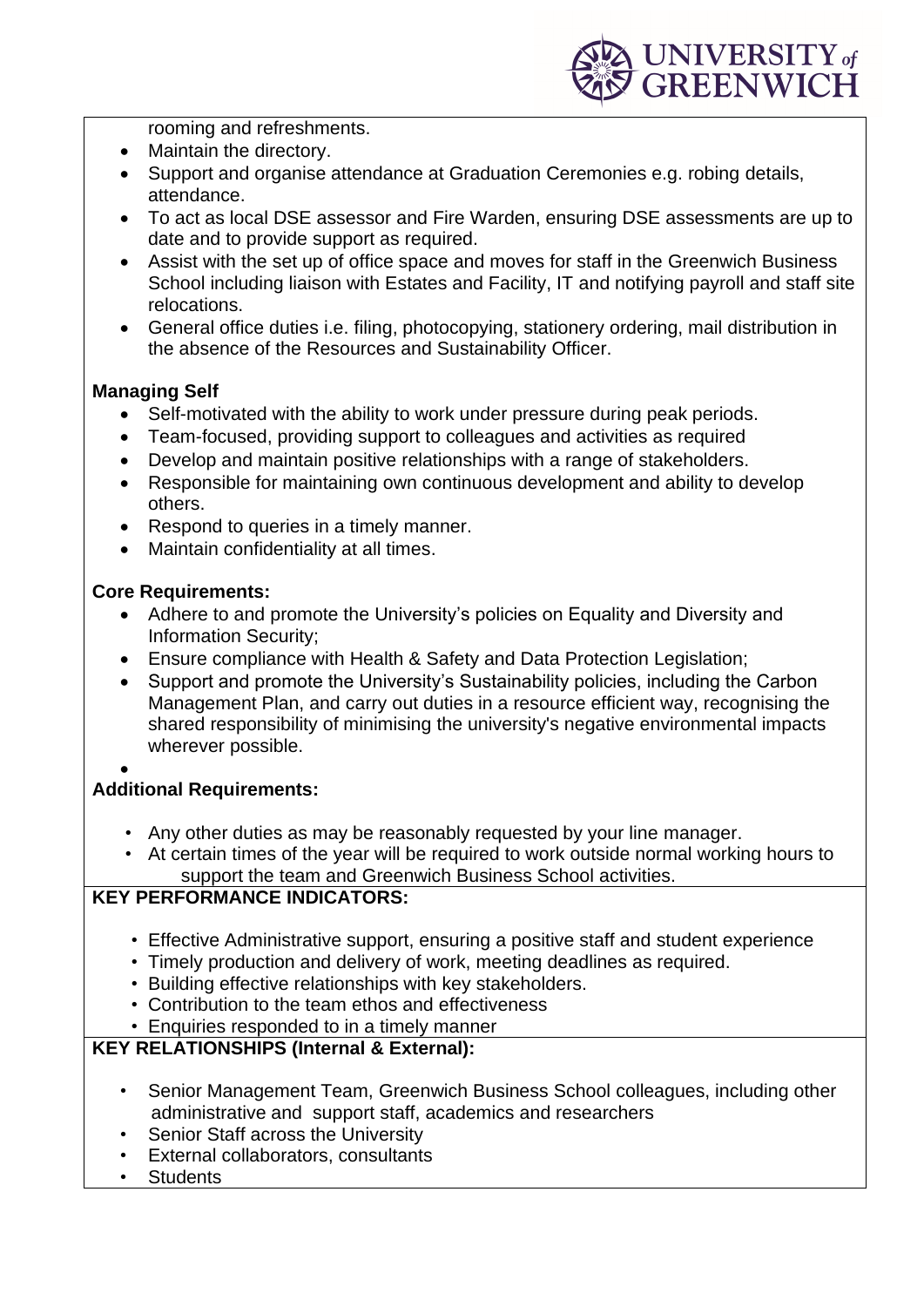

| <b>PERSON SPECIFICATION</b>                                                                                                                                                                                                                                                                                                                                                                                                                                                                                                                                                                                                                                                                                                                                                                                    |                                                                                                                                              |  |  |
|----------------------------------------------------------------------------------------------------------------------------------------------------------------------------------------------------------------------------------------------------------------------------------------------------------------------------------------------------------------------------------------------------------------------------------------------------------------------------------------------------------------------------------------------------------------------------------------------------------------------------------------------------------------------------------------------------------------------------------------------------------------------------------------------------------------|----------------------------------------------------------------------------------------------------------------------------------------------|--|--|
| <b>Essential</b>                                                                                                                                                                                                                                                                                                                                                                                                                                                                                                                                                                                                                                                                                                                                                                                               | <b>Desirable</b>                                                                                                                             |  |  |
| <b>Qualifications</b>                                                                                                                                                                                                                                                                                                                                                                                                                                                                                                                                                                                                                                                                                                                                                                                          |                                                                                                                                              |  |  |
| Degree or professional qualification<br>and/or extensive relevant administrative<br>experience.                                                                                                                                                                                                                                                                                                                                                                                                                                                                                                                                                                                                                                                                                                                |                                                                                                                                              |  |  |
| <b>Experience</b>                                                                                                                                                                                                                                                                                                                                                                                                                                                                                                                                                                                                                                                                                                                                                                                              | <b>Experience</b>                                                                                                                            |  |  |
| Administrative and/or secretariat<br>experience<br>Experience of planning and prioritising<br>$\bullet$<br>work in order to meet deadlines.<br>Experience of working collaboratively<br>٠<br>across different functional areas.<br>Experience of working in a busy and<br>٠                                                                                                                                                                                                                                                                                                                                                                                                                                                                                                                                    | Working in the Higher Education sector or<br>similar environment.<br>Experience of using online central<br>$\bullet$<br>systems and packages |  |  |
| professional office.<br>Supporting high-level committee<br>٠<br>meetings and taking minutes.                                                                                                                                                                                                                                                                                                                                                                                                                                                                                                                                                                                                                                                                                                                   |                                                                                                                                              |  |  |
| Experience of successfully managing and<br>$\bullet$<br>organising high profile events.                                                                                                                                                                                                                                                                                                                                                                                                                                                                                                                                                                                                                                                                                                                        |                                                                                                                                              |  |  |
| Project management experience.<br>٠                                                                                                                                                                                                                                                                                                                                                                                                                                                                                                                                                                                                                                                                                                                                                                            |                                                                                                                                              |  |  |
| <b>Skills</b><br>Excellent working knowledge of Microsoft<br>Office<br>High level of proficiency in English, both<br>٠<br>written and oral.<br>Demonstrate a high degree of accuracy<br>٠<br>and the ability to pay close attention to<br>detail.<br>Adaptable to different types of work and<br>workloads.<br>Calm under pressure.<br>Building and maintaining relationships<br>with key stakeholders in a professional<br>manner (e.g. courteously, efficiently,<br>assessing level of priority)<br>Ability to anticipate potential problems /<br>anomalies and deal with them before they<br>become major issues<br>Ability to prioritise and manage own<br>workload and delegate tasks<br>appropriately.<br>Ability to plan and manage projects<br>effectively, ensuring that clear objectives<br>are set. |                                                                                                                                              |  |  |